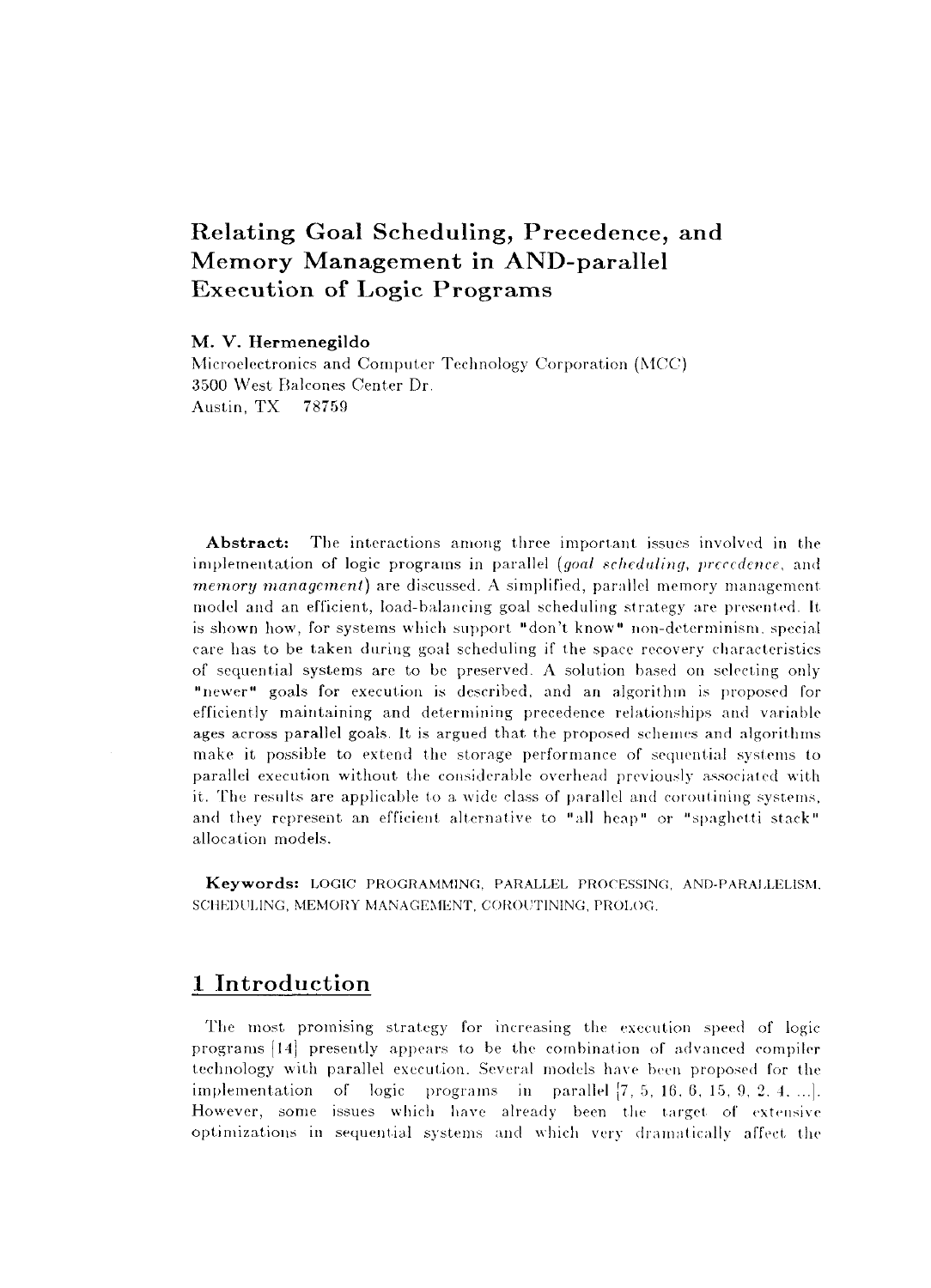*efficiency* of a practical implementation are often devoted secondary attention in some models. One of these issues is *memory management.* In this paper, the relationship between *goal scheduling* and *memory management* in AND-Parallel "don't know" non-deterministic systems will be addressed. Clearly, the desirable characteristics to strive for are: minimization of idle processor time, storage optimization, garbage collection minimization, and load balancing, among others. Basic scheduling and memory management strategies will be presented, and it will be shown how the techniques used in sequential systems for storage economy and avoidance of garbage collection through the recovery of space during backtracking can be efficiently extended to parallel, multiple-stack systems.

Organization of the paper is as follows: section 2 reviews the relationship between goal precedence and storage management in *sequential* systems using a simplified memory management model. In section 3 this model is extended to support parallel execution and a distributed goal scheduling strategy is described. Section 4 then discusses the interactions between memory management and goal scheduling. Two basic problems which result from these interactions are discussed. A solution for these problems based on selecting only "newer" goals for execution is described and an algorithm is proposed for efficiently maintaining and determining precedence relationships and variable ages among parallel goals. Section 5 finally offers some conclusions.

## 2 Precedence and Memory Management in Sequential Systems

Sequential logic programming systems obtain much of their performance from doing their own stack-based memory management. Figure 1 shows a *very simplified* memory management model for a typical stack-based Prolog implementation. Although a realistic model, such as the Warren Abstract Machine **(WAM)** [20], includes several stacks (for "environments", "choice points", local and global data, "trailed" variables, etc.), the storage model will be reduced for the purposes of this discussion to a single stack. Each invocation of a goal allocates its local and global storage from the top of this stack. Depthfirst execution of the set of rules listed in figure 1 leaves in this single stack the "trace" shown in figure 1-A. Note that *Choice Point* (CP) markers are left at points where alternatives are available which can be returned to during backtracking (in figure I it is assumed that b is the only predicate with "alternatives" at -un time).

During forward execution this *single* stack simply grows with each goal invocation until  $\alpha$  final success or a failure occurs, or until memory space is exhausted. In this last case, garbage collection is necessary in order to continue. However, memory space can be recovered during *backtracking.* For example, if e fails (within  $\mathbf{b}_1$ ), the next alternative,  $\mathbf{b}_2$ , will have to be considered, and all storage involved in the computation of  $\mathbf{b}_t$  can be discarded. This is done in all practical implementations by trimming the now invalid top portions of all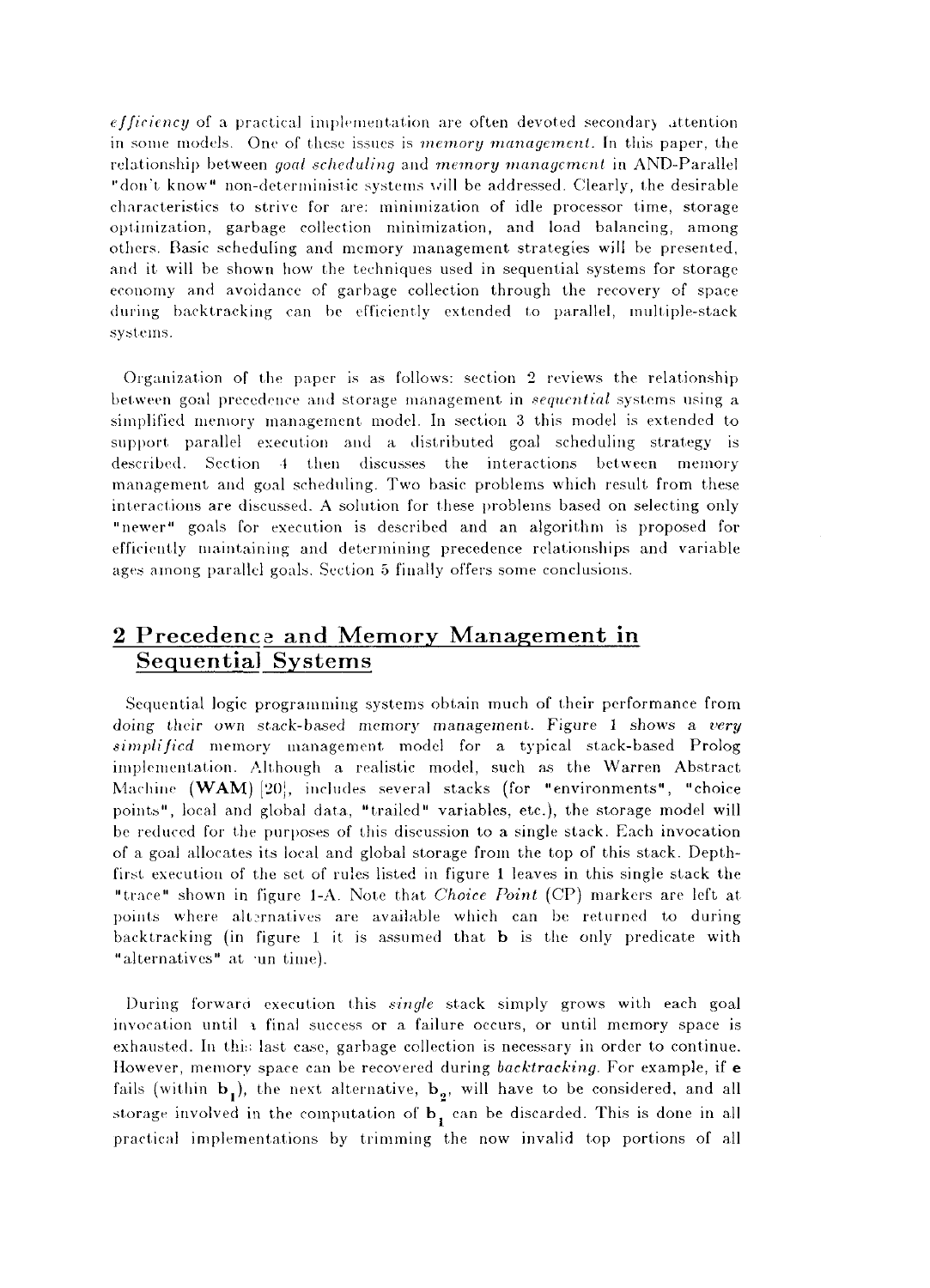

Figure 1: A Simplified Memory Management Model

stacks, as shown in figure 1-B. Certain bindings are normally undone while "unwinding" a portion of the "Trail" (a special stack which, for simplicity, is not shown in the model described herein). Forward execution can then proceed with  $b_2$  reusing the storage previously consumed by  $b_1$ , as shown in figure 1-C. Despite its simplicity, this model illustrates the two main characteristics of space recovery on backtracking in sequential systems:

- • *Complete Retrieval:* all space used in the computation of the previous alternative is recovered.
- • *Storage availability for next alternative:* the storage is easily reused by the next alternative, since it is recovered from the *top* of the stack.

Note that the basic condition which makes space recovery possible is that at every point in the computation, *newer* structures are always stacked on top of *older* structures. The same ordering of newer over older structures that makes recovery of storage on backtracking possible is also essential in minimizing the number of values which need to be saved in the Trail and in the efficient implementation of last call (tail recursion) optimization [19].

The concept of goal age introduced above creates a *relation of precedence*  (partial order) among goals. In practice, this relation of precedence is defined by the particular control strategy being used, i.e., for Prolog "older" means "closer to the root" and "to the left of" in the depth first, left to right execution tree. In order to make the discussion independent of any particular control strategy, a goal invocation a is herein defined as being "older" than another goal invocation b , represented as a < b , if, for a given control strategy, *all alternative solutions of* b *are to be tried before a new solution of* a *is attempted.* The results presented in this paper, although described in terms of AND-parallel systems which support "don't-know" nondeterminism, will be applicable to any execution model for which such a relation of precedence can be defined. Many parallel and coroutining models fall within this class.

Note that, because it explicitly represents the partial order, the simple storage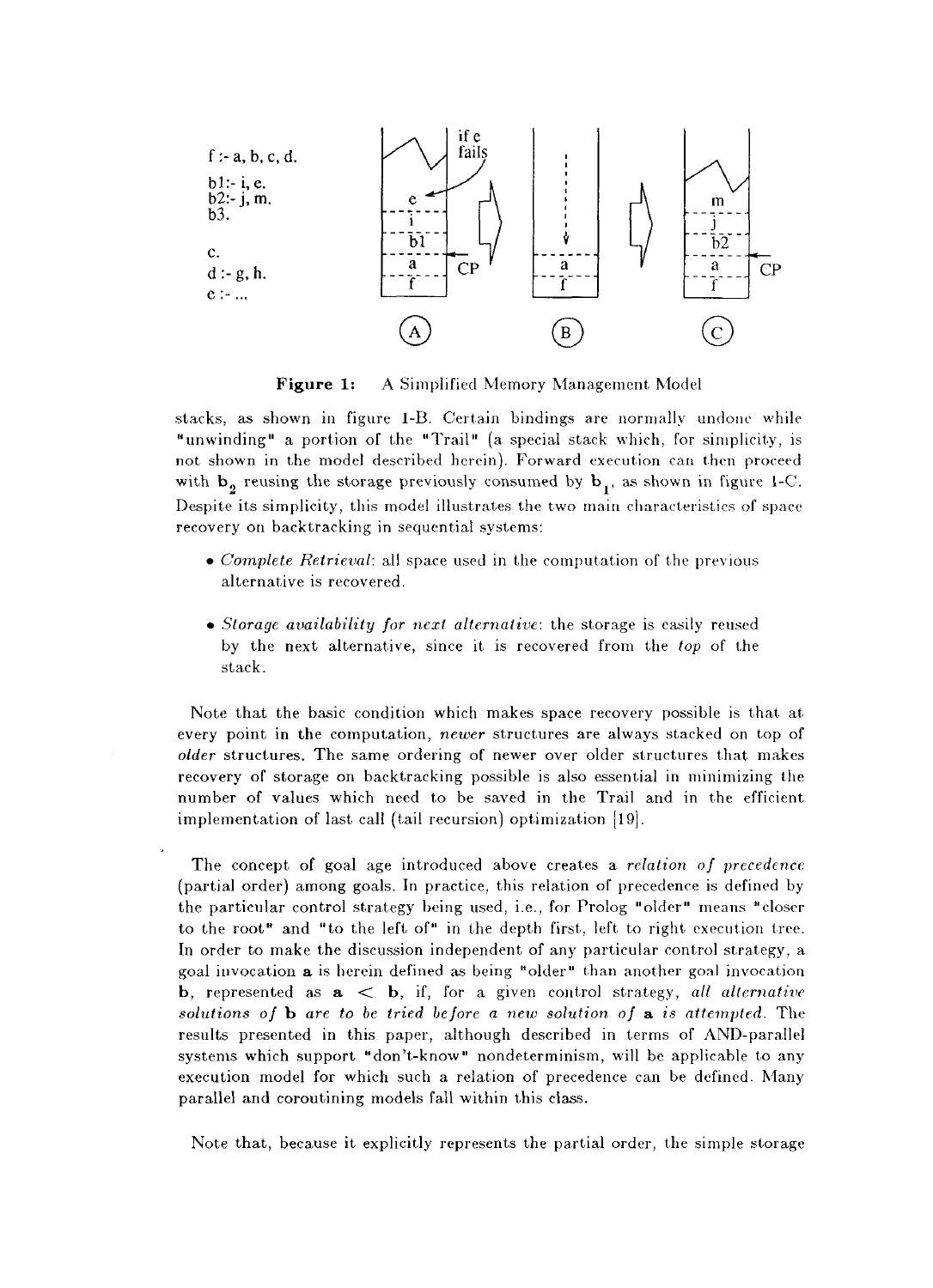management model presented makes it easy to discuss compliance with the precedence conditions without the additional complexity of a more realistic scheme including registers, heaps, trails, etc. It has been shown [10] how other "popular" storage related optimizations (such as the recovery of local storage upon exit from a procedure, environment trimming, etc.) can be supported in a parallel system independently of the *scheduling strategy* being used. Therefore, these optimizations have also been left out of the storage model presented herein.

### 3 Towards Parallelism

One approach to memory management in parallel systems is to dynamically "allocate" a block of memory from a general pool for each of the goals to be executed in parallel. However, this approach in general relies on the existence of an underlying (operating system level) memory management system which will take care of such allocation and the maintenance of free space availability tables. Therefore, the performance of the parallel logic system will be limited by that of the underlying memory manager. As described in section 2, sequential systems obtain much of their performance from doing their own stack-based memory management. The purpose of the rest of this paper is to show how these optimizations can be efficiently extended to parallel systems. In the next section the single stack model will be extended to support AND-Parallel execution on multiple stacks. The discussion is presented in terms of a shared memory system. However, it applies just as well to distributed systems.

#### **3.1 A Simplified, Multiple-Stack Model**

An AND-Parallel logic program can in general be considered to comprise a series of sequential sections which eventually arrive at points where several execution paths can be taken simultaneously ("forks"). For the purposes of this discussion, it will be assumed that the control of this "forking" behavior is determined by annotations, in particular by Conditional Graph Expressions (CGEs) in a Goal Independence AND-Parallel model [11]. As an example, consider the following annotation for the **f** clause of figure 1 (variable names have been added to make the annotation meaningful):

 $f(X,Y,Z) := a(X,Y)$ , (indep $(X,Y) + b(X)$  & c $(Y,Z)$ ), d(X,Y,Z).

The presence of the CGE "(indep(X, Y) |  $b(X)$  & c(Y, Z))" determines that during the execution of f, **a** has to be executed first, and then b and **c** can be executed in parallel if X and Y are determined to be independent at run-time. **d** will have to wait for all of them to finish prior to its execution.

A possible execution of the parallel AND-"branch" described above in a simplified multiple-stack model is represented in figure 2-A. Note that each processor manages a **physical stack** (the part of common memory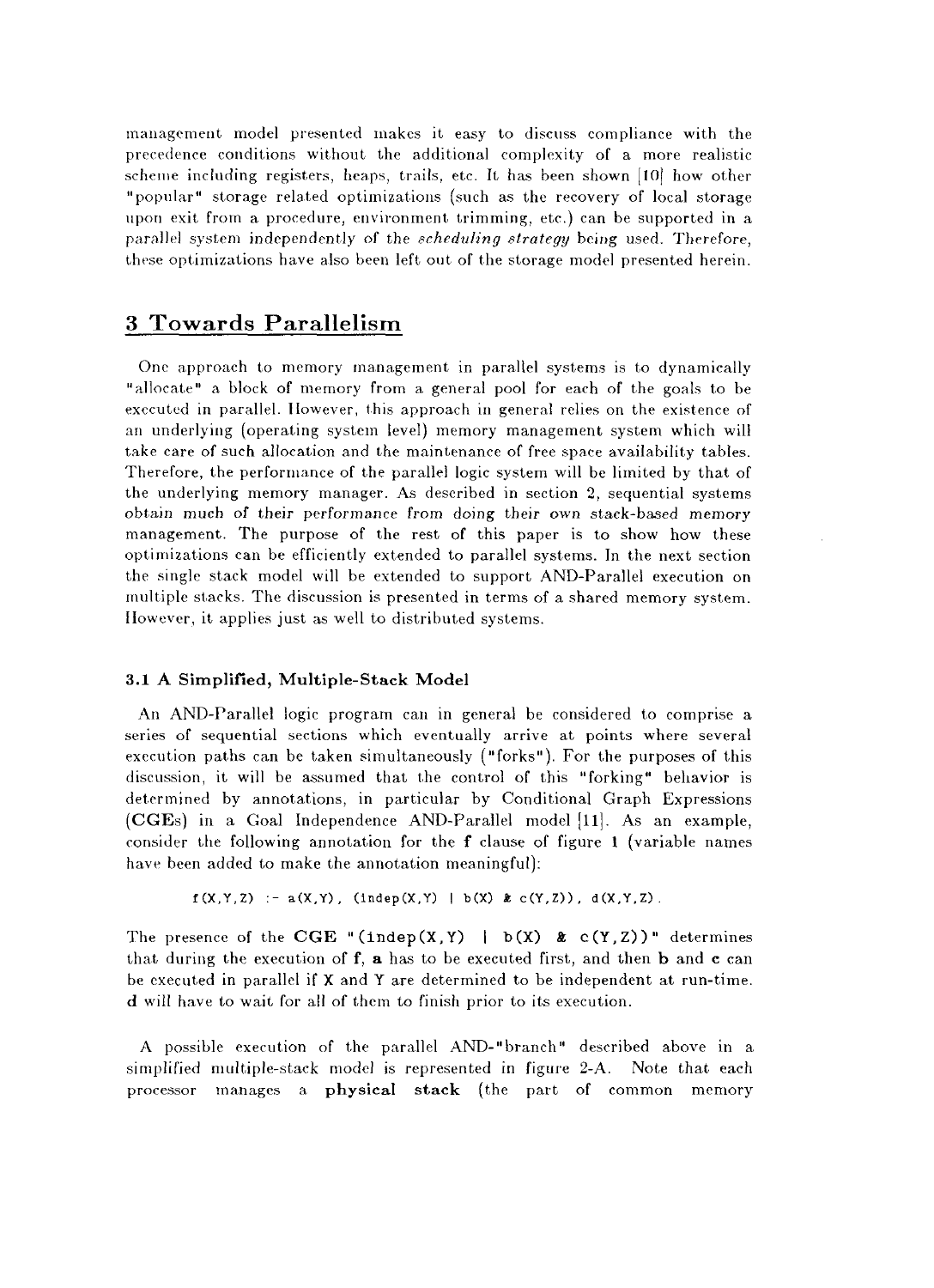

Figure 2: Parallel, Multiple-Stack Execution

corresponding to it) on which several **stack sections** can be allocated . In this case, execution of f starts in Pi's (physical) stack but, as **a** succeeds, goals b and **c** are executed remotely and in parallel in *P2* and *PS.* All new data and control structures created by the execution of goals b and **c** are located within their respective stacks. When b and **c** finally succeed, execution of d can continue in *PI,* as shown in figure 2-A. The single stack of the sequential model is now distributed across the stacks corresponding to different processors.

An alternative execution of the clauses in the example above is shown in figure 2-B. In this case, after the success of a, execution of b starts as before in *P2* but now, since *Pi* is idle (execution of d has to wait for b and **c** to succeed), it starts executing **c** itself, thus leaving *P8* free to perform some other task. When both b and **c** have succeeded, execution of d continues in *Pi.* Note that if the several stack sections involved are combined in the right order into a single stack, this stack would be equivalent to the stack in figure 1-A.

As in the sequential model, this simplified multiple-stack model only reflects the relative *precedence* of objects in the different stacks, but it will be instrumental in showing in a simple way the factors which affect this precedence. The main such factor in a parallel environment is the *goal scheduling strategy.*  In the next section a general *distributed goal scheduling strategy* will be presented. The following sections will first describe the problems posed by simply combining the general memory management and goal scheduling strategies presented in parallel backtracking systems and then propose a *unified scheduling and stack-based memory management scheme* capable of avoiding such problems.

<sup>&</sup>lt;sup>1</sup>At this point it is assumed that there is only one process per processor: goals are distributed around the system as units of work (rather than processes) to these single processes. This approach has been shown to significantly reduce overhead in a parallel system [10]. The one process per processor assumption will be revisited in section 4.3.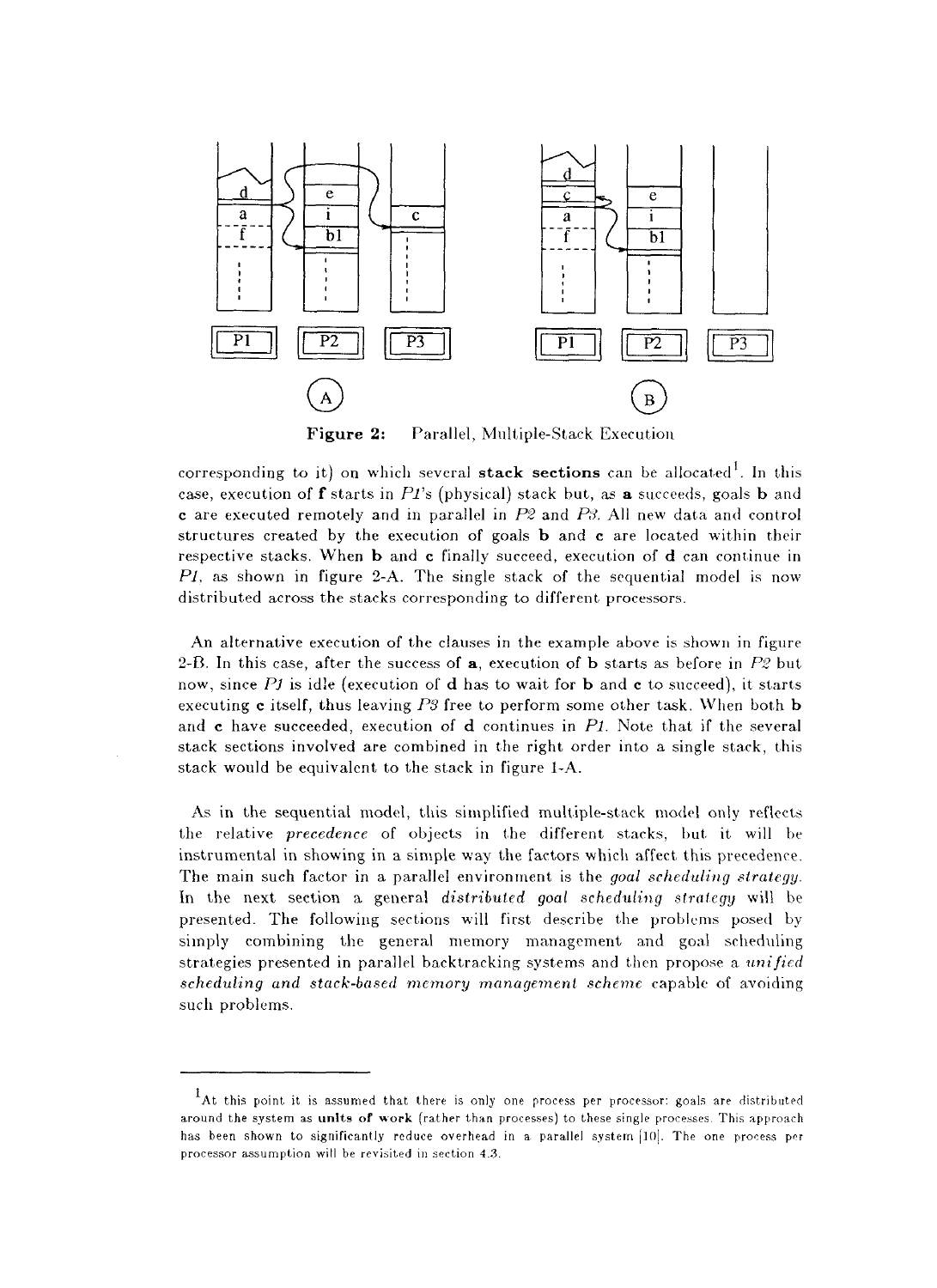#### **3.2 A Goal Scheduling Strategy**

A possible goal scheduling strategy is to have the processor which encounters goals which can be executed in parallel look for idle processors, assign one of these goals to each of the idle processors, and continue executing one of the remaining ones itself. The problem with this scheme is that in it all the "scheduling duties" (looking for idle processors, sending goals, etc.) are performed by a single processor which already has work to do, and thus the time involved in performing them adds up as sequential overhead. It is in general a better idea to put this burden in the hands of otherwise idle processors. The following is a distributed "load balancing" scheduling strategy in which idle processors pick up (i.e. "steal") goals from busy processors [10]:

- Each processor owns a *Goal Stack,* which is initially empty.
- All processors are initially idle. The user query is placed in the *Goal Stack* belonging to one of the processors. Execution starts in this processor and with this goal.
- When a processor arrives at a point where several goals are available for parallel execution those goals are pushed on to this processor's *Goal Stack<sup>2</sup> .*
- Goals can be picked up from any *Goal Stack* for execution by the owner of the stack or by any idle processor. Idle processors pick up goals from other processors by looking into other processors' *Goal Stacks* until a non-empty *Goal Stack* is found. The topmost goal is then picked up from that *Goal Stack* and execution starts on it.
- When the execution of a goal finishes, the result (success or failure) is reported to the processor from which the goal was picked up (the "parent" processor).

The first processor thus starts working on the first goal and as it pushes goals on to its *Goal Stack* they may be picked up by other processors. These goals may in turn generate other parallel goals to be picked up by other processors and thus work spreads itself naturally as it becomes available. Note that this algorithm is valid even if there is only *one* processor present (or not faulty) in the system: since this processor can also pick up goals from its own *Goal Stack,*  all goals scheduled for parallel execution will eventually get executed by this single processor. Note that if the "left bias" of sequential systems is to be preserved, goals actually have to be pushed on to the *Goal Stack* in *reverse order* (with respect to their sequence in the clause) [10].

Other similar distributed load balancing schemes have been proposed by Keller et al.  $[13]$ , Burton and Sleep  $[3]$ , and others. The main problem with "polling"

 $^{2}$ Of course, a processor will in general keep one of the parallel goals for local execution thus saving a push-pop sequence in the *Goal Stack.*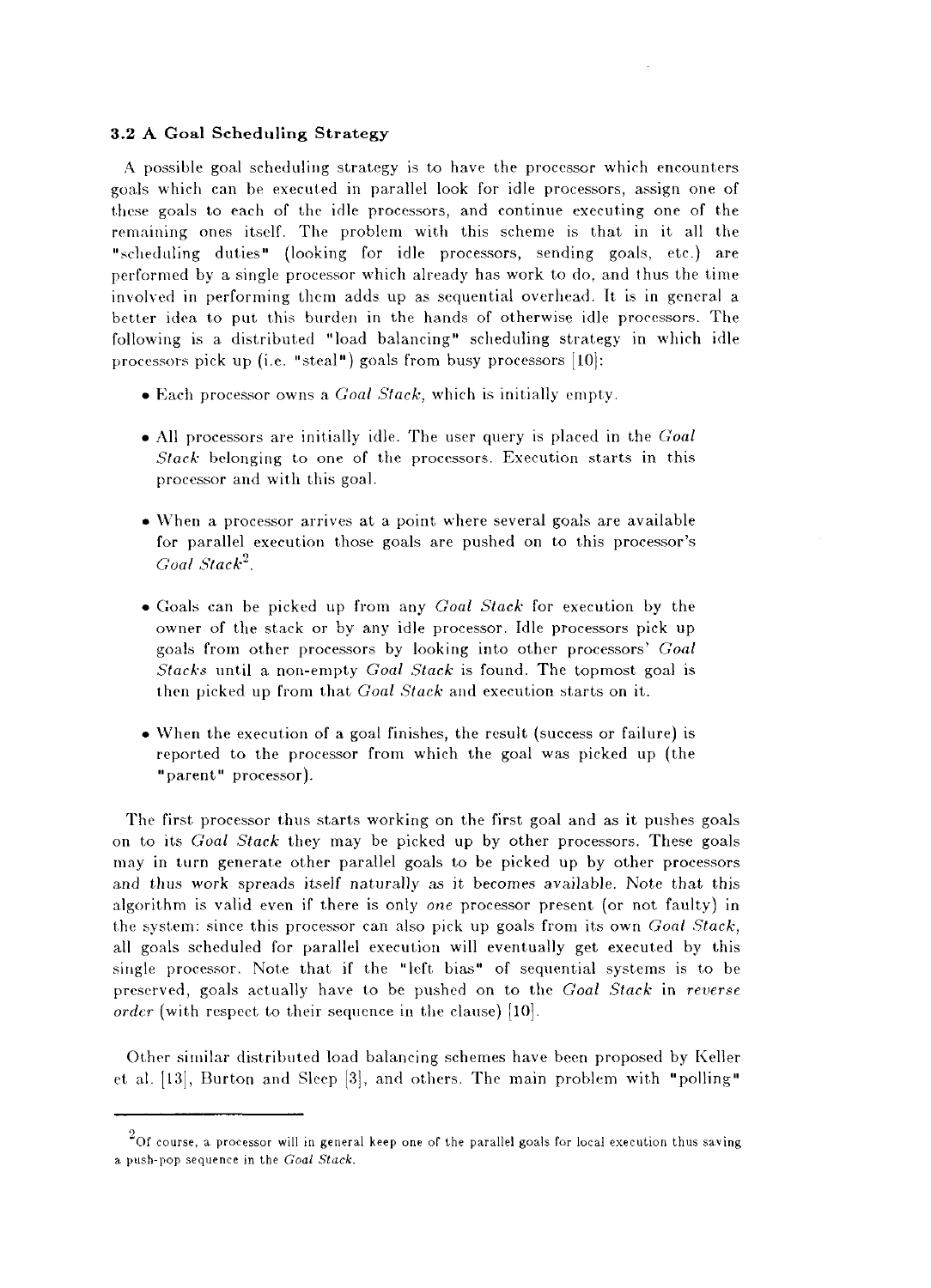schemes is that when the number of processors is large, moving from one *Goal Stack* (or "work queue") to another in order to find available work can be very inefficient. A global scheduling mechanism, capable of efficiently giving idle processors pointers to available work is desirable, but care must be taken to prevent this mechanism from becoming a serial bottleneck in the system. This is often the case if a single, global system work queue is used. An alternative hardware mechanism for "global" scheduling support is presented below.

#### **3.3 A Mor e Efficient Goal Scheduling Strategy**

Consider the addition of a new architectural element to a parallel system: a "scheduling network". This element is connected to all processors, and it acts as a global scheduling mechanism. Its operation can be summarized as follows:

- Each processor continuously feeds a **value** into the network which represents its load.
- At any point in time any processor can ask the network for the Id. of the processor feeding in the highest **value,** and this Id. will be provided by the network with little delay.

Such a scheduling network can be implemented by anything from a wired-or bus (which would provide one maximum value) to a tree structure (such as a sorting network [l], which would provide the N maximum values), with different delays and cost depending on its complexity<sup>3</sup>. In particular, the delay and cost can be kept sublinear (logarithmic, at worst) with respect to the number of nodes (processors) involved. The same scheduling algorithm of the previous section can make use of such a network by simply modifying the way in which idle processors look for work:

- The number of goals in each processor's *Goal Stack* is continuously fed to the scheduling network<sup>4</sup>.
- An idle processor thus receives from the scheduling network the Id. of the processor with the highest number of goals in its private *Goal Stack*. It then picks up a goal from that *Goal Stack* and starts working on it.

The potential scheduling bottleneck is now the (sorting) network itself, but its

Note that, specially in a shared memory system, this function can be *emulated* using a globally accessed value in common memory. However, it is argued that the availability of a hardware mechanism such as that proposed can significantly reduce scheduling overhead.

 $^4$ If multiple processes per processor are implemented, then the number of processes being run should also be used. These two numbers (available goals and processes currently being run on the processor) can be combined to provide a total load number which is fed to the network. The scheduling scheme would then ensure that idle processors always picked up work from the most heavily loaded processors.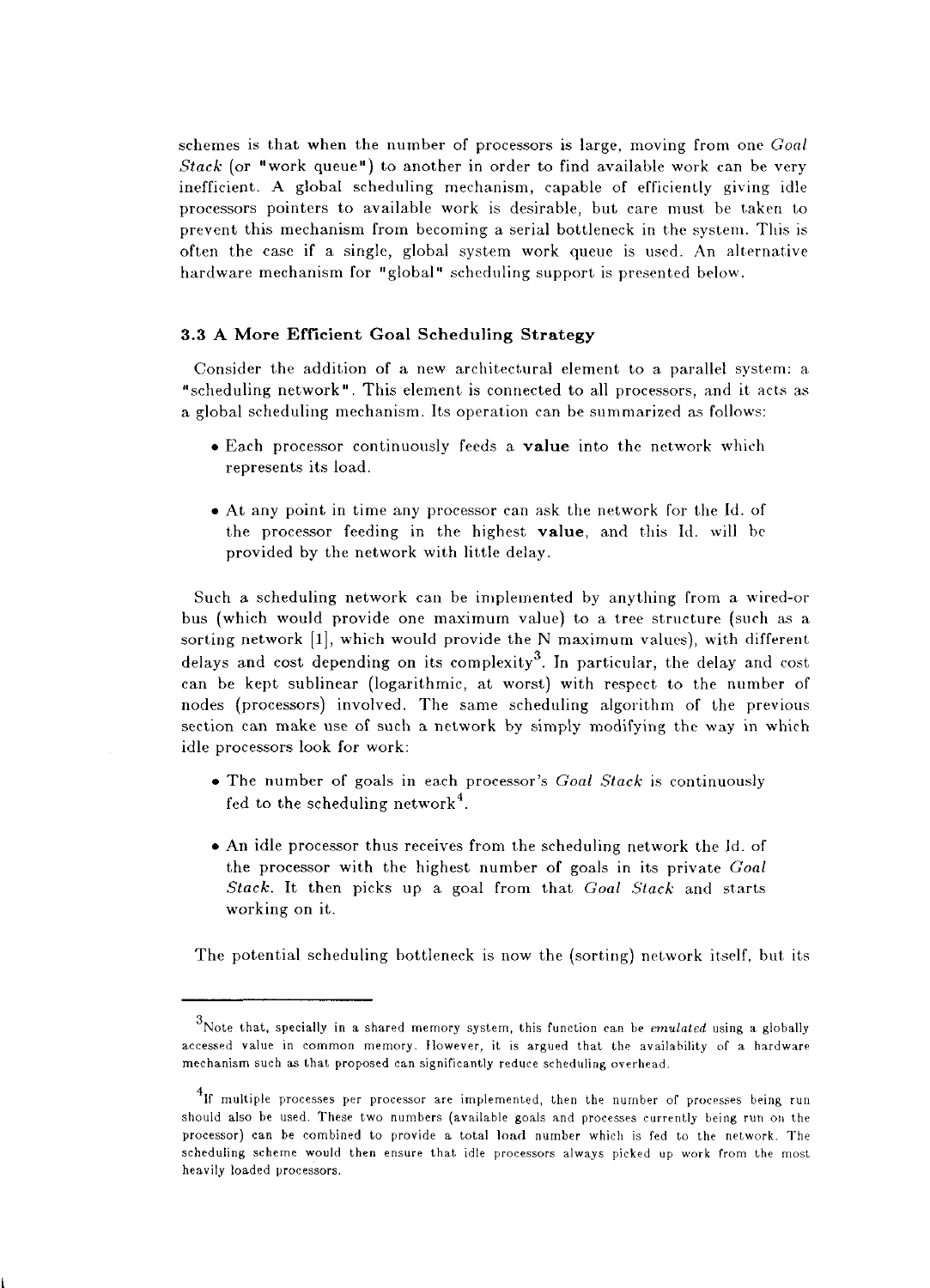action is limited to a very simple operation whose delay can be kept minimal. Since more than one processor could attempt to pick up a given goal simultaneously, *Goal Stacks* obviously have to be locked during this operation. In order to prevent many processors from fighting for access to the *Goal Stack*  with the maximum number of goals, a simple optimization can be introduced: while the *Goal Stack* of a processor is locked, the value fed to the scheduling network will be zero. Thus, this processor will not receive requests from others until it is free again.

## 4 Relating Memory Management and Scheduling

The multiple-stack memory management scheme introduced in section 3 can be combined with the above described scheduling algorithms as shown in figure 3, where both the single stack of section 3 and the *Goal Stack* introduced above are being represented. The contents of the stacks represent a possible execution of the same example used in figure 1. Note how in figure 3-B goals b and **c** (which are available for parallel execution) are pushed on to the *Goal Stack* of the processor which encounters them  $(PI)$ . From there they are picked up by free processors (figure 3-C) which work on them until they completely succeed. If these processors in turn generated new goals for execution in parallel, those goals would be pushed on to *their Goal Slacks* and picked up from there by other free processors or by themselves. In principle, after execution of a given goal is completed, a new one can be picked up and execution can proceed stacking all new data structures above the old ones<sup>5</sup> (figure 3-D,E,F, assuming the annotation "d :- (true |  $g \& h$ )" for the d clause in figure 1). Special stack frames called *"Markers"* [10] (represented by a double horizontal line in figures 2 and 3) can be used for separating different **stack sections,** each one of them containing all structures related to the execution of a given "picked up" goal.

The goal scheduling and memory management schemes described thus far can be used directly in "committed choice" systems. These include all stack-based implementations of functional languages and of logic languages which make use of "don't care" non-determinism, such as Concurrent Prolog [17], Parlog [8], and GHC [18]. Execution in these models will proceed as in figure 3, allocating all structures corresponding to the execution of new goals on top of those corresponding to previous ones. The stack in this case simply becomes a "Heap". In the event of memory exhaustion, a (distributed) garbage collection algorithm is used in order to retrieve unused space [12]. Backtracking systems, on the other hand, can in principle *recover* storage during backtracking. This is not possible, however, unless goal scheduling and memory management are tied together, as shown in the next section.

 $^5$ See section 4.1 for a more detailed discussion on this subject.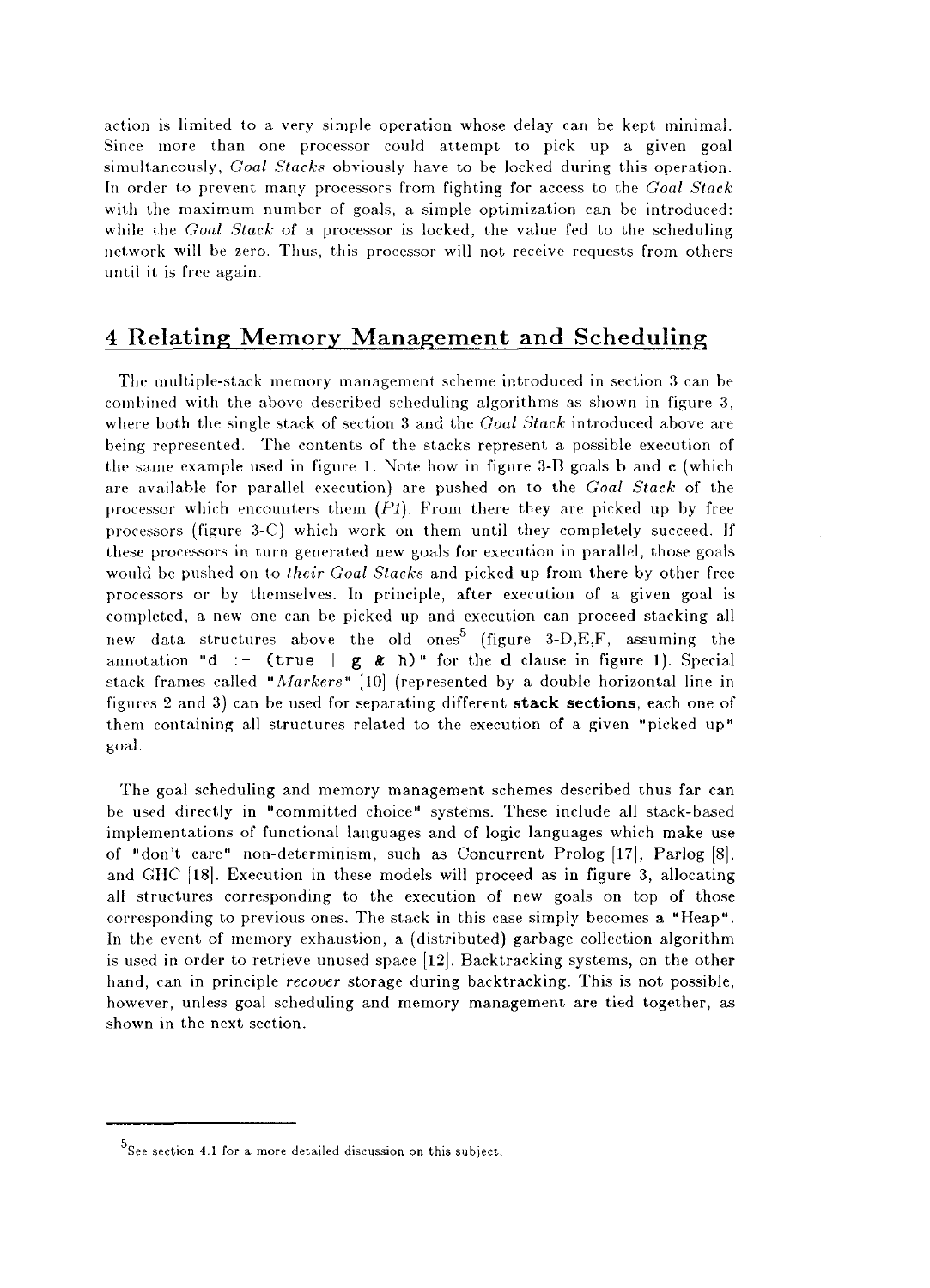

Figure 3: Goal Stack Based Goal Scheduling

### **4.1 Memor y Managemen t Problems Associated with Distributed Backtracking**

**If** the memory efficiency of sequential systems is to be retained in a parallel implementation, equivalent conditions to those met sequentially (i.e. that at every point in the computation, *newer* structures always be stacked on top of *older* structures) are to be applied to the multiple stacks involved in the parallel execution. In particular, the following two conditions are to be met [9]: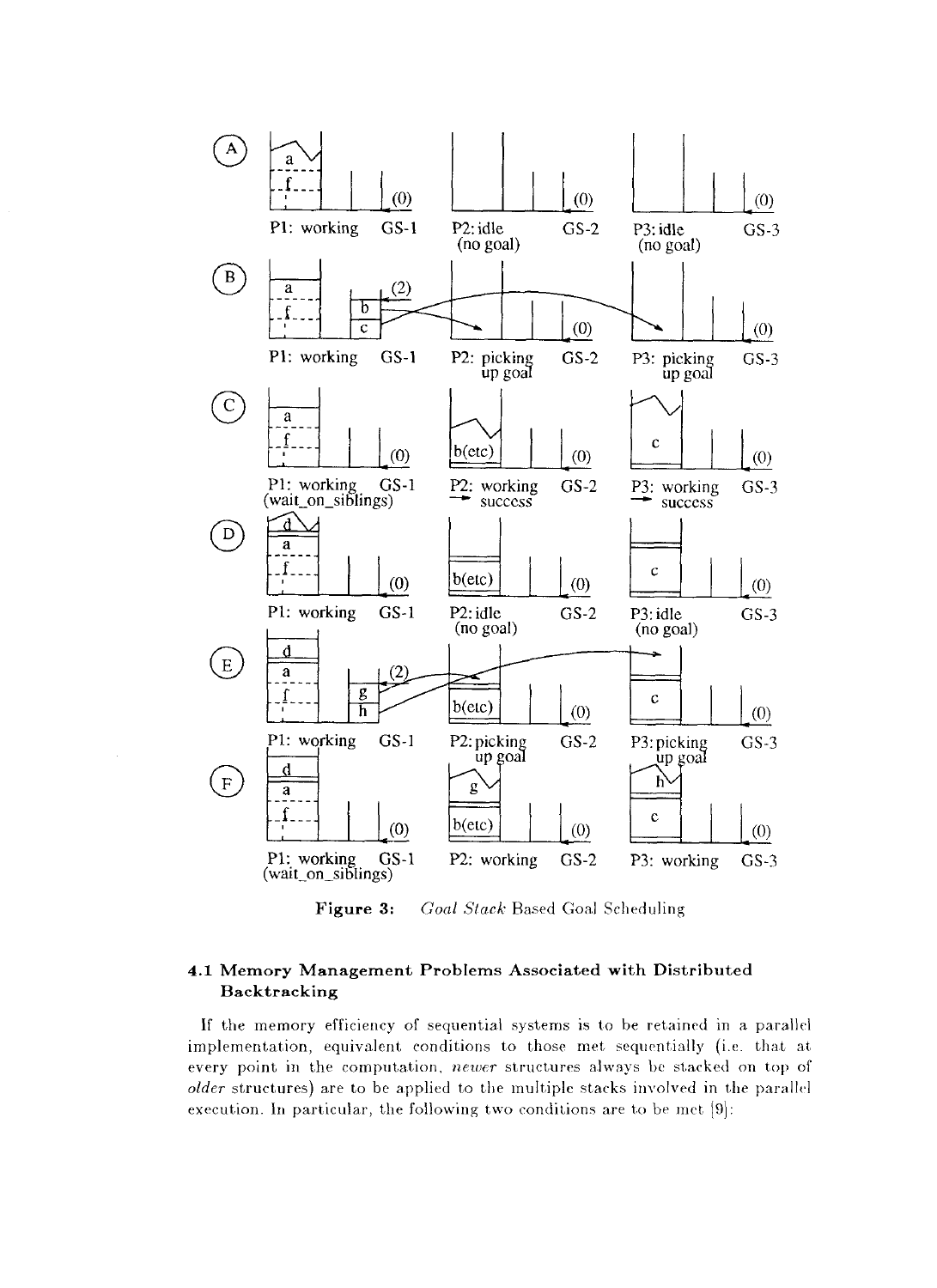- 1. The same precedence as in the sequential model should be maintained within each *stack section* during the execution of each particular goal.
- 2. If a new stack section is to be allocated on a physical stack containing other sections (as in figure 3-F, for goals **b** and g) then, if **b** is the last goal of the topmost section on the stack and **g** is the first goal of the new section, the relationship  $\mathbf{b} \leq \mathbf{g}$  has to hold between goals **b** and **g** (i.e. **g** has to be "newer" than b).

Similar conditions have also been independently proposed by Borgwardt [2]. These two conditions, added to backtracking algorithms such as those proposed in [11, 10] ensure that, in the event of failure, backtracking in parallel systems will also be able to retrieve all stack space used in the computation of the failed alternative from the *top* of all stacks, and that execution of the new alternative will start from the new tops, so that there is free space available above for execution to continue.

It should be clear that, once a goal has started execution at any given processor, the *first* condition above, i.e. that newer structures always be stacked on top of older structures during the execution of that goal within a stack section, can be met simply by using the same techniques currently applied in conventional sequential models. Meeting the second condition above is more involved. The special problems associated with *not* meeting this condition will be illustrated in the following paragraphs $<sup>6</sup>$ .</sup>

#### 4.1.1 The "Garbage Slot" Problem

Consider the situation in which a processor, having succeeded in the execution of a given goal, starts looking for another goal to work on. This is the case, for example, of processor 2 in figure  $3-D,E,F$ : after the success of **b**, a new goal **g** is picked up. In order to illustrate a situation in which problems can arise, suppose that instead of  $g$ , a different goal  $k$  (from the execution of another parallel call somewhere else in the system) had been "picked up" and that  $\mathbf{b} < \mathbf{k}$  does not hold (i.e. **k** is not "newer" than **b**). In this case, when dealing with a failure at some point during the subsequent execution of the program *it is possible that h may have to be backtracked before* k. If, as a result of such backtracking, **b**  needs to be deallocated this represents only a minor problem: deallocation of **b** is possible, leaving an empty slot of "garbage" in the stack, and execution can continue (figure 4-A: the **"garbage slot"** problem). Although this space may be retrieved later through backtracking (i.e. if  $k$  is deallocated before anything else is stacked above it) this cannot be guaranteed in general. Therefore, complete retrieval of used space during backtracking is not preserved.

 $6$ As mentioned before, additional areas in which proper stack ordering is essential are the minimization of "trailing" and simple support for tail recursion optimization. The algorithms proposed herein also extend these optimizations to parallel implementations, although the discussion will be limited for simplicity to space recovery issues.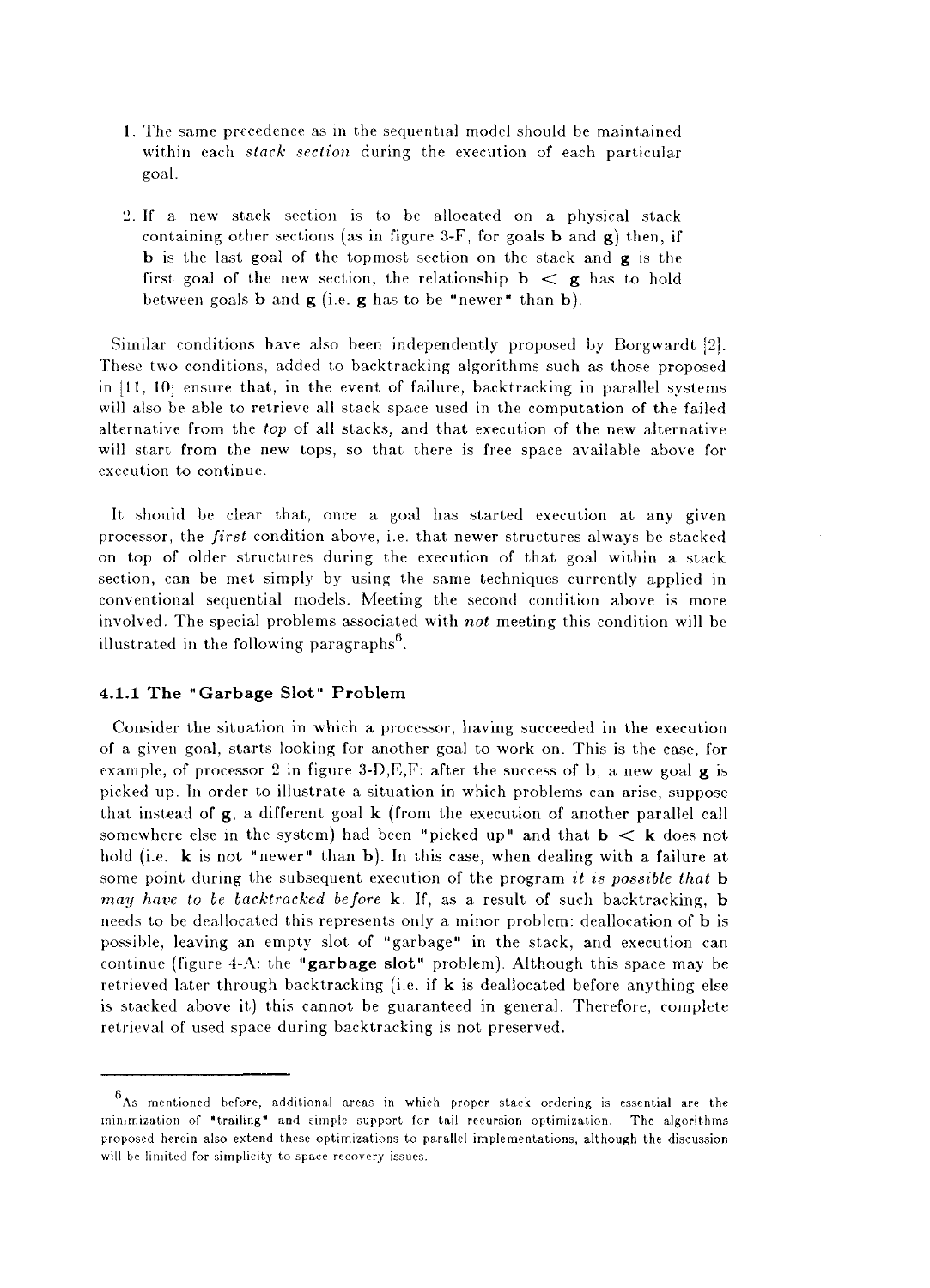

**Figure 4:** The "garbage slot" and "trapped goal" Problems

#### 4.1.2 The "Trapped Goal" Problem

A more serious problem appears also during backtracking if, for the same situation depicted above, an alternative solution is needed from **b** (i.e. a *redo*  message is sent to  $P2$  referring to b) and again **k** has not yet been deallocated. In this case part of the stack space occupied by **b** will be deallocated (down to the next "choice point" - figure 4-B) and a new alternative will be evaluated, its structures being stacked above this point. But note how, since there is no a priori limit on the storage which will be needed in the evaluation of this new alternative, the space available in the stack below  $k$  could be insufficient (figure 4-B, the **"trapped goal"** problem). If, on the other hand, k were actually "newer" than **b** (as is the case of **g** in figure 3-F), *all alternatives of* k *would have been tried, and* k *itself deallocated before* **b** *is ever required to backtrack.* 

#### **4.2 Th e Goal Restriction Solution**

An effective approach towards ensuring that only "newer" goals are stacked above other goals is to *restrict the choice of goals which can be picked up by a given processor:* the scheduling algorithm is modified so that an idle processor *only picks goals which are "newer" than the topmost goal on its stack.* 

Figure 5 shows the processor state diagram for a parallel backtracking system with *distributed goal scheduling restriction.* If after success or failure of a goal the stack is empty, clearly any goal in the system can be picked up for execution. This is, of course, always the case after initialization<sup>7</sup>. If, however, the stack still contains pending structures, the *goal restriction approach* dictates entering an *alternate idle loop,* where, rather than picking up any available goal

 $7$ In addition, if the "garbage slot" problem can be tolerated, any goal in the system can also be picked up if the underlying structures on the stack contain no alternatives. However, for the rest of this discussion it will be assumed that the "garbage slot" problem is to be avoided also.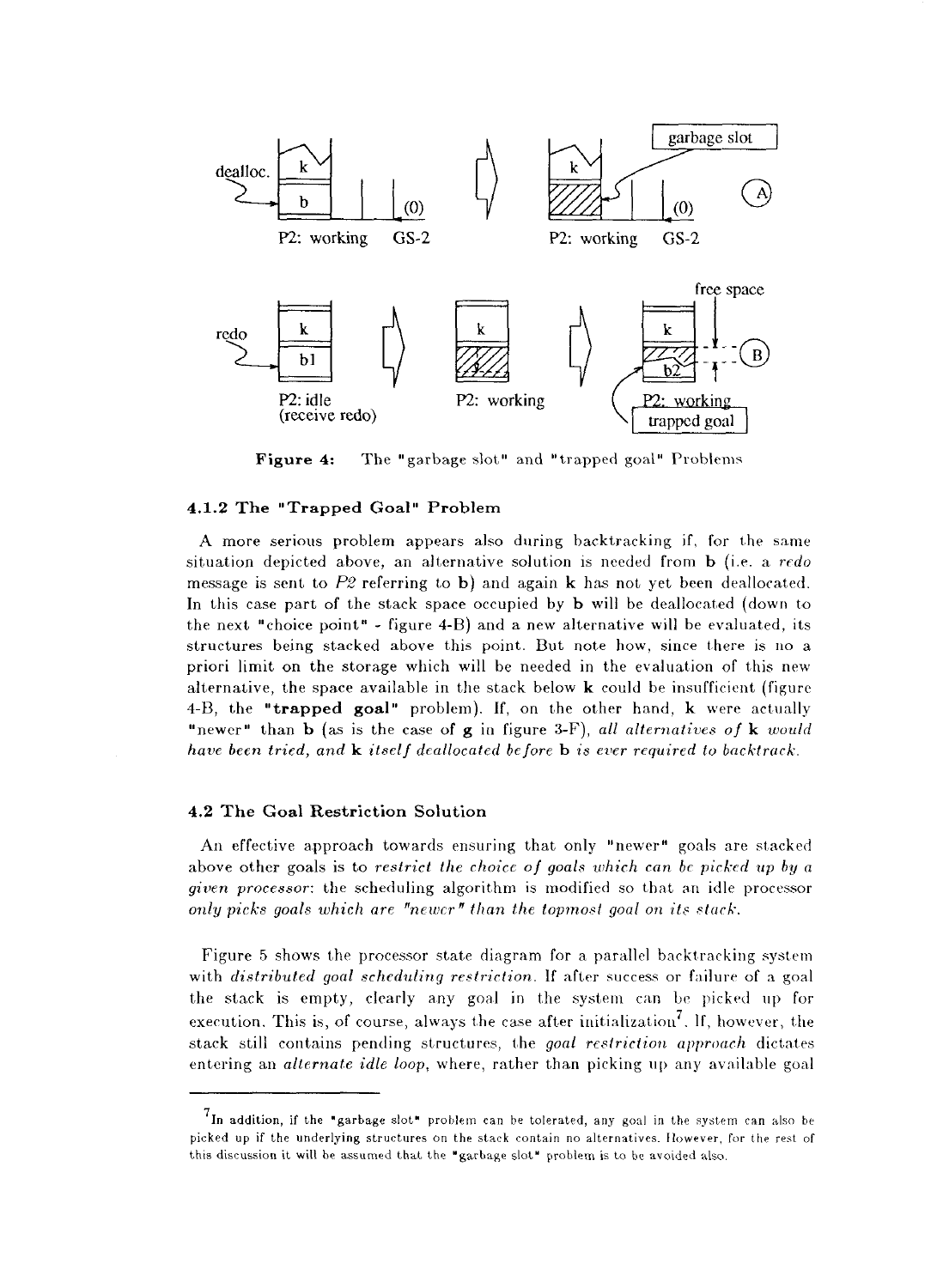

**Figure 5:** State Diagram for the Goal Restriction Approach

in the system, only an *appropriate* goal (defined as one which is "newer" than the last goal on the stack) will be looked for. When such a goal is found, work can continue on it, in confidence that its data structures can safely be grown on top of the old ones, since the relation of precedence ensures that the newer structures will always be deallocated before an underlying goal needs to be backtracked. Thus, the "garbage slot" and "trapped goal" problems are avoided.

One important advantage of this method is that, since the ordering of goals in the stack corresponds to its backtracking order, any kill or redo message *received from the parent necessarily refers to the* last *goal received.* This obviously means that all allocation and deallocation of structures on all stacks is always done to and from their tops. It also means that *kill* and *redo* messages do not have to identify the stack section they refer to: the last (topmost) goal executed in the processor receiving the message is implied.

Of course, some method has to be devised for efficiently determining precedence relationships among goals without having to traverse the whole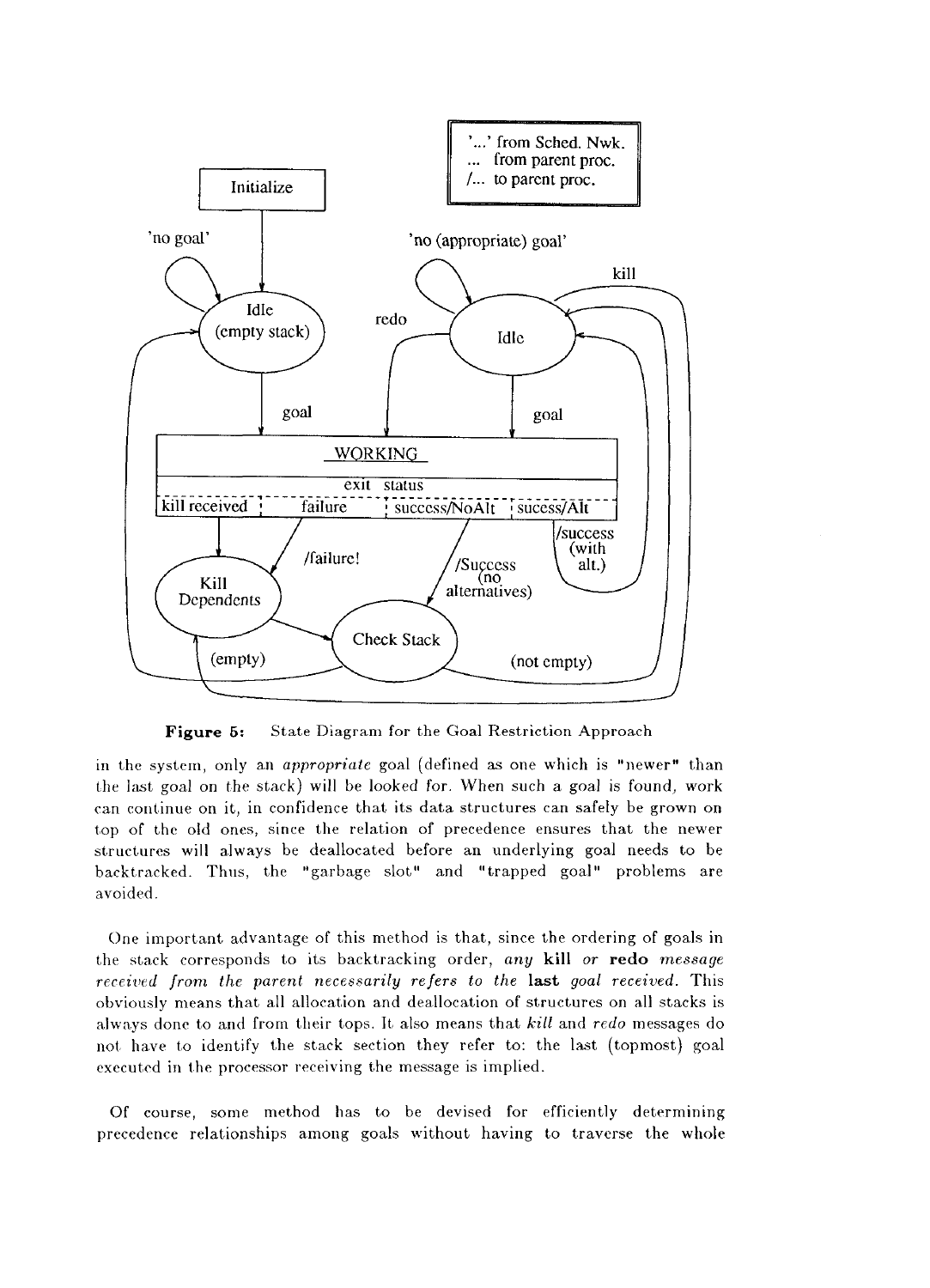execution tree every time a goal has to be checked. Such a method is proposed in the following sections.

#### **4.2.1 A Labeling Algorithm for Process Trees**

Precedence relationships are maintained in sequential systems by simply associating an age with each object which is the physical address of this object in the stack. This scheme is clearly very efficient:

- The age of each object is implicit in its position (i.e. it doesn't have to be computed).
- Age comparisons between objects are reduced to address comparisons.

The same algorithm can be used in a multiple-stack model *within each slacksection.* In addition, if the relation of precedence is maintained between the different sections on a single physical stack (as in the goal restriction solution proposed) then the same algorithm can also be used across stack sections within the same physical stack. If objects are located in different physical stacks, however, address comparisons are not meaningful. Ages have to be explicitly assigned to each section to make it possible to determine age relationships across different physical stacks.

Figure 6 represents an AND-Process tree for the set of clauses given therein. Note that each branch of the tree corresponds to sequential computation performed within a stack section. Branching points represent parallel calls and correspond to boundaries between sections. An algorithm is needed which always assigns a "greater" value (according to some comparison criteria) to a node than to any "older" node. For example, for Prolog semantics, a. node x always has to be assigned a value greater than that of all nodes which would be visited before x in a depth-first, left-to-right traversal of the process tree. Note that since this tree grows dynamically at its leaves, a more sophisticated labeling algorithm than assigning simple integers to each node has to be implemented (i.e. in figure 6 new branches could be generated in the execution of p or 1). An example of such a "dynamic" algorithm is also illustrated in figure 6: the age of a node is kept as a linked list of integers, the order of each element in the list representing the corresponding level in the tree, and the value of each element specifying the branches which would have to be taken in order to arrive at that node. Thus, referring again to figure 6, if  $\langle x \rangle$  is the age of node **a**, then  $\langle x.1.2.1 \rangle$  is the age of node  $\alpha$ , and  $\left[x.1.2.2\right]$  that of node  $\beta$ . Is is easy to determine that  $\beta$  is "newer" than **o** by simply comparing the two lists. The general comparison algorithm to determine whether a goal **b** is "newer" than a goal **a** is then: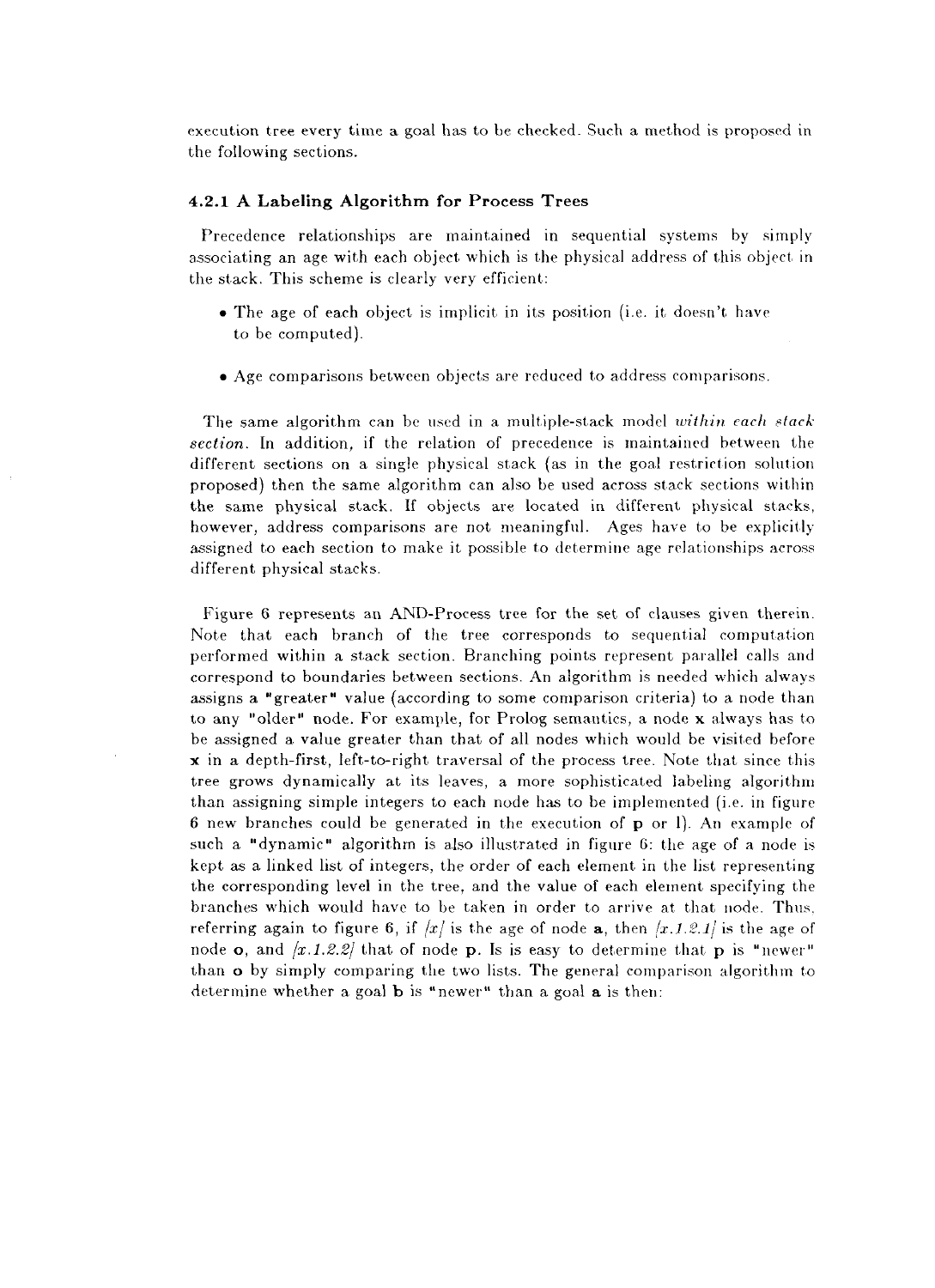

| $D: -$ | k. |
|--------|----|
| 1:     | 0. |
| c.     |    |
| f.     |    |
| h.     |    |
|        |    |

### **Figure 6:** An AND-Process Tree

 $Is \mathbf{b} > \mathbf{a}$ ? Starting with the leftmost elements of both lists:

- If element(a) = element(b), select the next two elements and recurse.
- If element(a)  $\langle$  element(b) or no more elements in a, answer **YES.**
- If element(a) > element(b) or no more elements in b, answer NO.

There are at least two possible implementations for this scheme: the linked list can be kept implicitly by storing in each *Marker* the last element of the list and a pointer back to the *Marker* of the parent goal. When an age comparison is to be done, both chains of pointers are traversed until reaching the root, building the lists which represent the age of each node during the process, and then the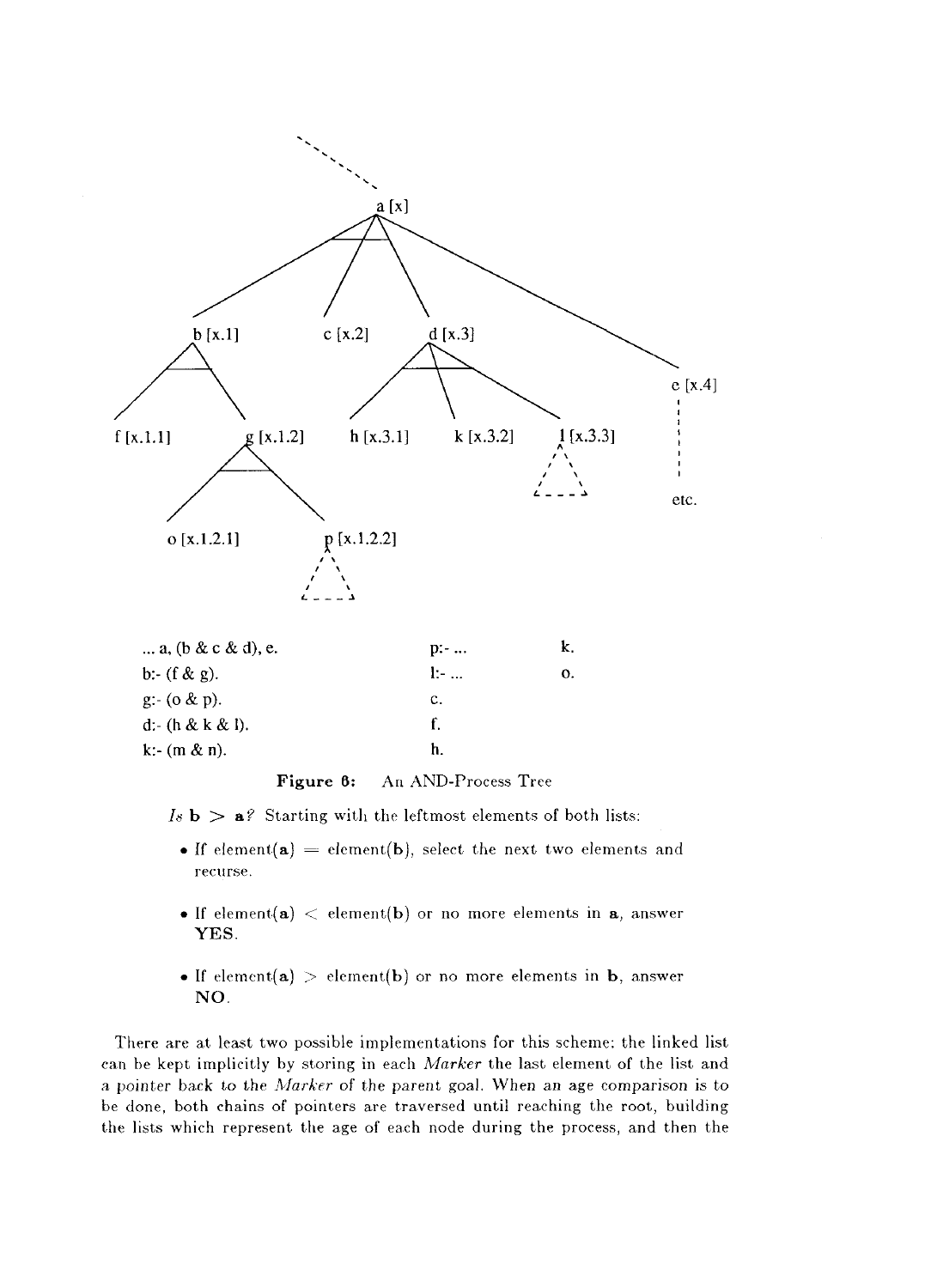above algorithm is applied to the lists built. Although such an algorithm may appear excessively costly, note that the length of these lists is only proportional to the *depth* of the *process* tree, generally much smaller than that of the proof tree.

A more efficient approach (at some storage cost) is to always copy the parent's list (with the integer corresponding to the new node appended to it) to the stack section of the new node (for example, it can be stored in the Heap, with an entry in the corresponding *Marker* pointing to it). Then, both lists are always readily available for comparison. Also, a "lazy" combination of both of the approaches previously described offers an interesting compromise: a pointer to the parent is stored when the execution of a new stack section is started, but, if the chain ever has to be followed, then the explicit list built during this process is preserved in the stack section (i.e. in the Heap) with a pointer *to its head* stored in the *Marker.* Then, no subsequent age comparison needs to reconstruct this list and, at the same time, the construction and storage costs arc avoided if an age comparison is never performed.

#### **4.2.2 A Binary Labeling Algorithm for Process Trees**

Although the algorithms presented in the previous section are probably workable, they are still much more expensive than the simple address comparison of sequential systems. However, a binary encoding of the above methods can afford very similar age comparison overhead to that found in sequential systems. One such binary encoding is to represent the integers in the list explicitly by enumeration, i.e. the "age" of each node in the previous section is encoded by representing "dots" as zeros and integers as strings of ones, where the length of each such string is the same as the value of the integer it represents. For example, referring again to figure 6, if *x* is the age of node a, then the age of node **k**  $(\sqrt{x}.3.2)$  is represented as the string "x0111011", the age of node p as *"xOlOllOlJ"*, etc. In general, if the current age of a stack section is  $S_0 = x$ , upon arrival at a parallel call with n goals in it, the string  $S_1 = S_0 \theta I$  is assigned to the first goal and the string  $S_i = S_{i-1} t$  to goal i, i=2,n. The leftmost zero of all codes (corresponding to the "root" goal) can be omitted.

Note that *if a decimal point is assumed to the (eft of these binary strings*  (i.e. the strings are stored left-justified in a memory word, and the rest of the word is set to zeros) *the numerical value of the string representing a node is always greater than that of the string representing any "older" node.* This means that age comparisons can be reduced to simple arithmetic comparisons (i.e. without string traversal) in very much the same way as addresses are compared in a sequential implementation. Several levels in the process tree can be encoded within a single 32-bit word. If there are more levels, one bit (for example, the last one) can be reserved to indicate that the string is continued in the next memory word. The two first memory words of both ages are compared first. Subsequent words need only be compared if the preceding words are identical for both ages and both words being compared have "continuation bits". Again note that the length of the codes used depends only on the size of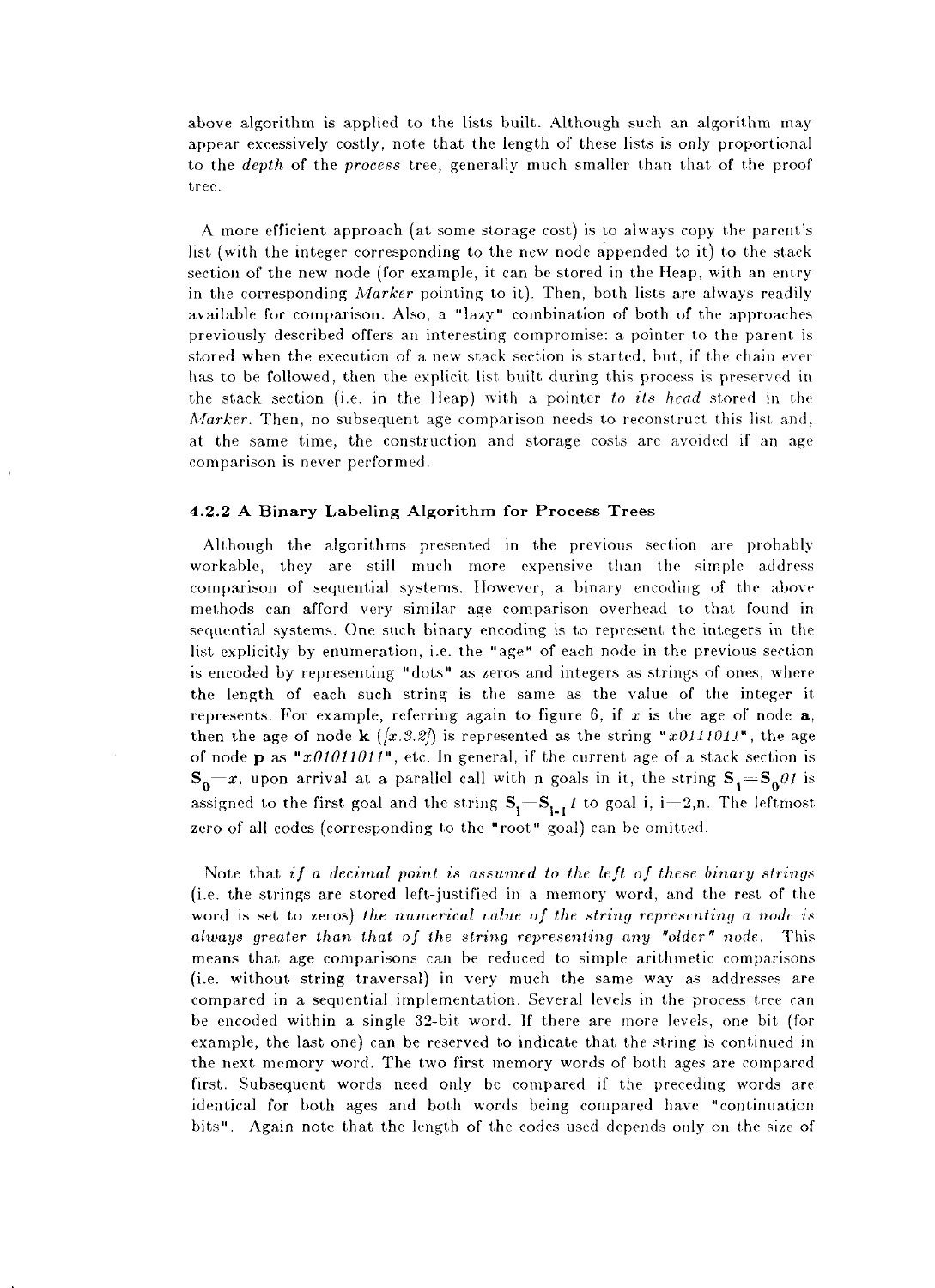the *process* tree, generally much smaller than that of the proof tree. In a workbased (rather than process-based) system [10] no processes are actually created when there are no idle processors in the system, thus further reducing the length of the codes. Also note that codes will be "recovered" during backtracking.

#### **4.2.3 Goal Restriction Scheduling**

A "polling" scheme can be used in conjunction with the above algorithms in order to support goal restriction scheduling. Idle processors look into other processors' *Goal Stacks* for goals which are "newer" than the last goal in their stack. It is also conceivable again to support this function in hardware through a scheduling network similar to that proposed in section 3.3. A similar scheduling algorithm can then also be used: a processor feeds in the "age" of the goal on top of its local stack to the network, and the network in turn returns the Id. of the processor having the "oldest" goal in its *Goal Stack* which is "newer" than the fed-in age. When there are several "eligible" goals, load is used as an additional factor.

#### **4.3 Extending the Goal Restriction Approach: Creating Multiple Stacks (Processes) per Processor**

Although the goal restriction approach as presented above makes very efficient use of its stack, it can sometimes leave processors idle despite the availability of work in the system (non-empty *Goal Stacks)* if none of such goals is "newer" than the last goal on this processor's stack. In each such case, for systems with a limited number of processors (i.e. where processor utilization is of great importance), a *new stack* can be created for such a processor and execution can then continue on this new stack with any goal in the system (of course, the oldest available goal should be chosen). A processor state diagram for such an approach is shown in figure 7. An idle processor will first look for *appropriate*  goals in the system. As long as *appropriate* goals can be found, they are executed on the existing stack taking advantage of the inherent memory management efficiency of the single stack approach. If no *appropriate* goals can be found, but there is work available in the system (i.e. *non-appropriate* goals) then a new stack is created and work continued on it.

Note that in a real implementation, beyond the single-stack model used herein, the "creation of a stack" implies generating a complete new set of stacks containing one of each of the areas used in a conventional implementation (i.e. for a WAM-based system, a new Stack, Heap, Trail, etc.) and saving the machine state corresponding to the old stack (i.e. the values of all the registers). In fact, the operation which has been referred to as "creating a new stack" corresponds in more conventional terms to the creation of a new *process.* Thus, the fact that multiple stacks are supported per processor can be viewed as having several processes in a given processor (one for each "stack" in use), some of them "WORKING" and others waiting for a *kill* or *redo* message. Such a multi-stack approach is relatively straightforward to implement in a system with a large addressing space, and virtual memory support. It offers very good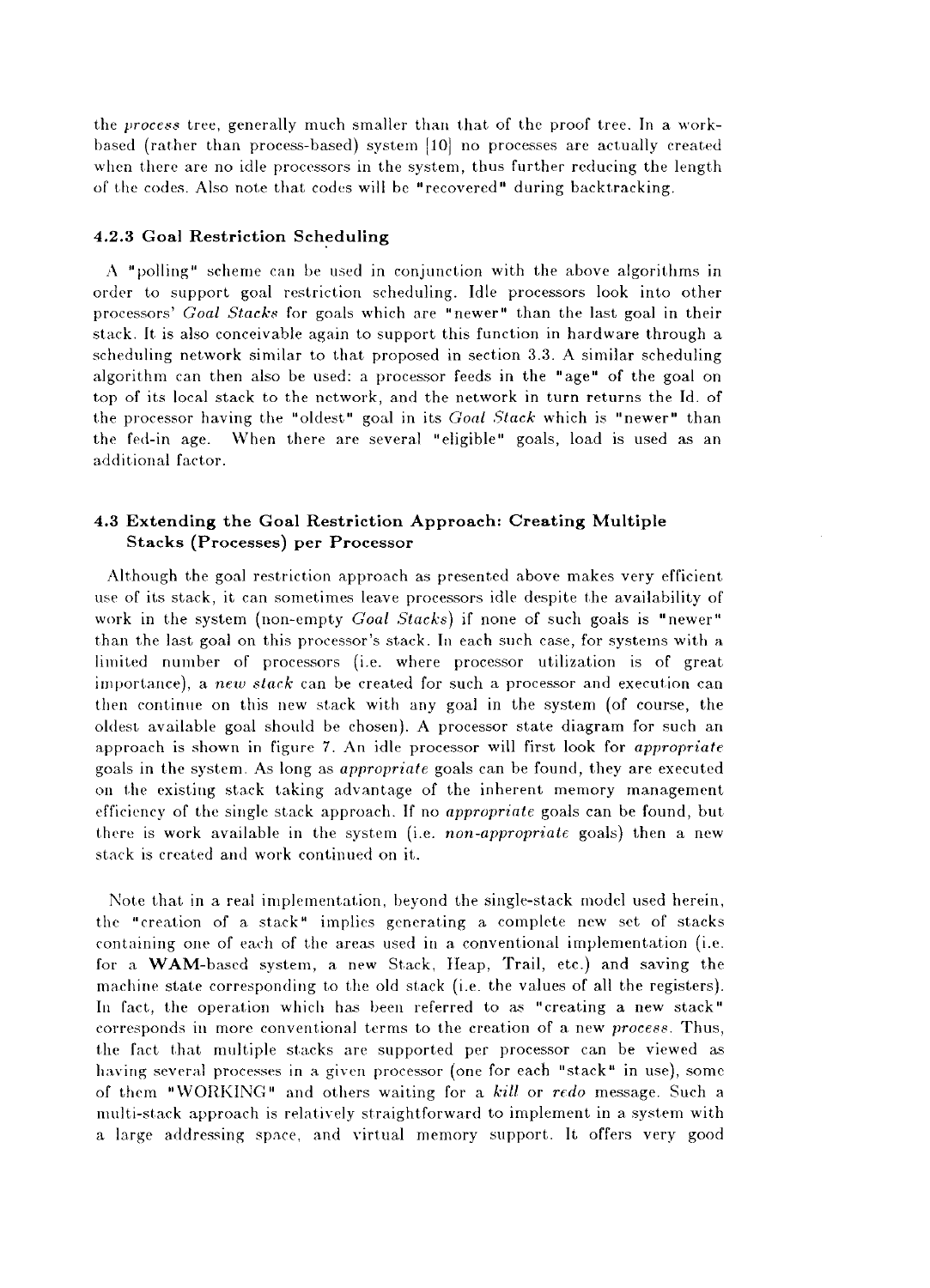

Figure 7: Creating Multiple Stacks per Processor

processor utilization, at the expense of stack (process) creation and switching overhead. Other stack management algorithms are presented in [10].

# 5 Conclusions

 $\hat{t}$ 

In the previous sections the interactions among goal scheduling, precedence, and memory management in parallel logic program implementation have been discussed. It has been shown how, for AND-parallel systems which support "don't know" non-determinism, special care has to be taken during goal scheduling if the space recovery characteristics of sequential systems are to be preserved. The goal restriction approach proposed ensures support for such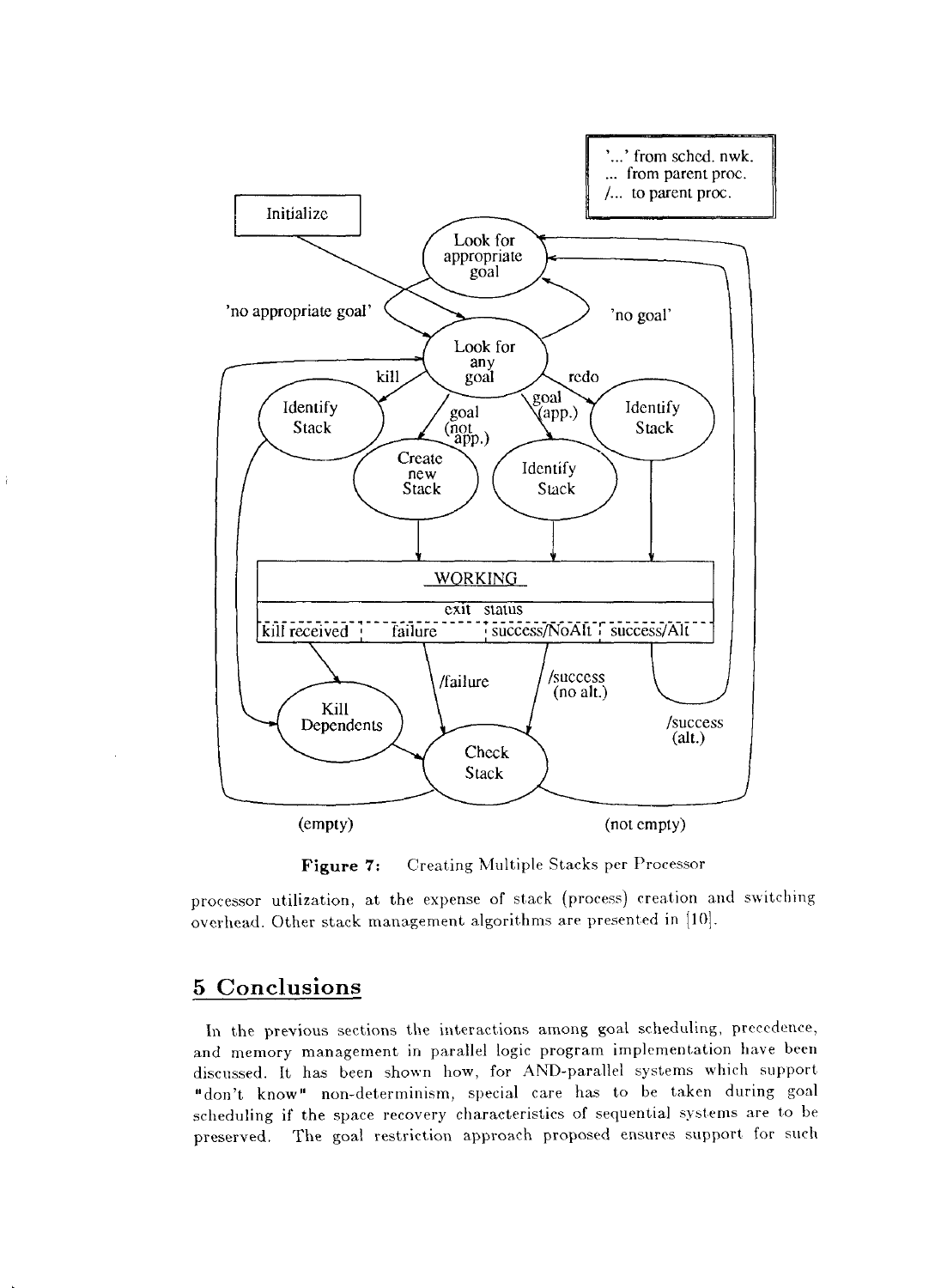optimizations in parallel systems for which a partial ordering among goals can be defined. This includes a large class of parallel and coroutining systems. The memory management strategy proposed then represents an efficient alternative to "all heap" or "spaghetti stack" allocation. It is argued that the algorithms presented for the determination of relative age between parallel goals make the efficient implementation of such an approach possible. A multiple stack per processor approach was also proposed for increased processor utilization in systems with a small number of processors.

# References

- $[1]$ K. E. Batcher. Sorting Networks and Their Application. *AFIPS Conf. Proc.* 32:307-314, 1968.
- $|2|$ P. Borgwardt and D. Rea. Distributed Semi-intelligent Backtracking for a Stack-based AND-parallel Prolog. In *Proceedings of the 1986 Symposium on Logic Programming,* pages
	- 211-222. IEEE Computer Society, 1986.

#### $|3|$ F. W. Burton and M. R. Sleep. Executing Functional Programs on a Virtual Tree of Processors. In *Functional Programming Languages and Computer Architecture,*  pages 187-195. October, 1981.

- $\vert 4 \vert$ J.-H. Chang, A. M. Despain, and D. DeGroot. AND-parallelism of Logic Programs Based on Static Data Dependency Analysis. In *Digest of Papers of COMPCON Spring '85*, pages 218-225. 1985.
- $\left[5\right]$ A. Ciepilewski and S. Ilaridi. Control of Activities in the Or-Parallel Token Machine. In *1984 International Symposium on Logic Programming, Atlantic City,*  pages 49-58. IEEE Computer Society Press, Silver Spring, MD, February, 1984.

 $\vert 6 \vert$ J. S. Conery.

*The AND/OR I'rocess Model for Parallel Interpretation of Logic Programs.*  PhD thesis, The University of California at Irvine, 1983. Technical Report 204.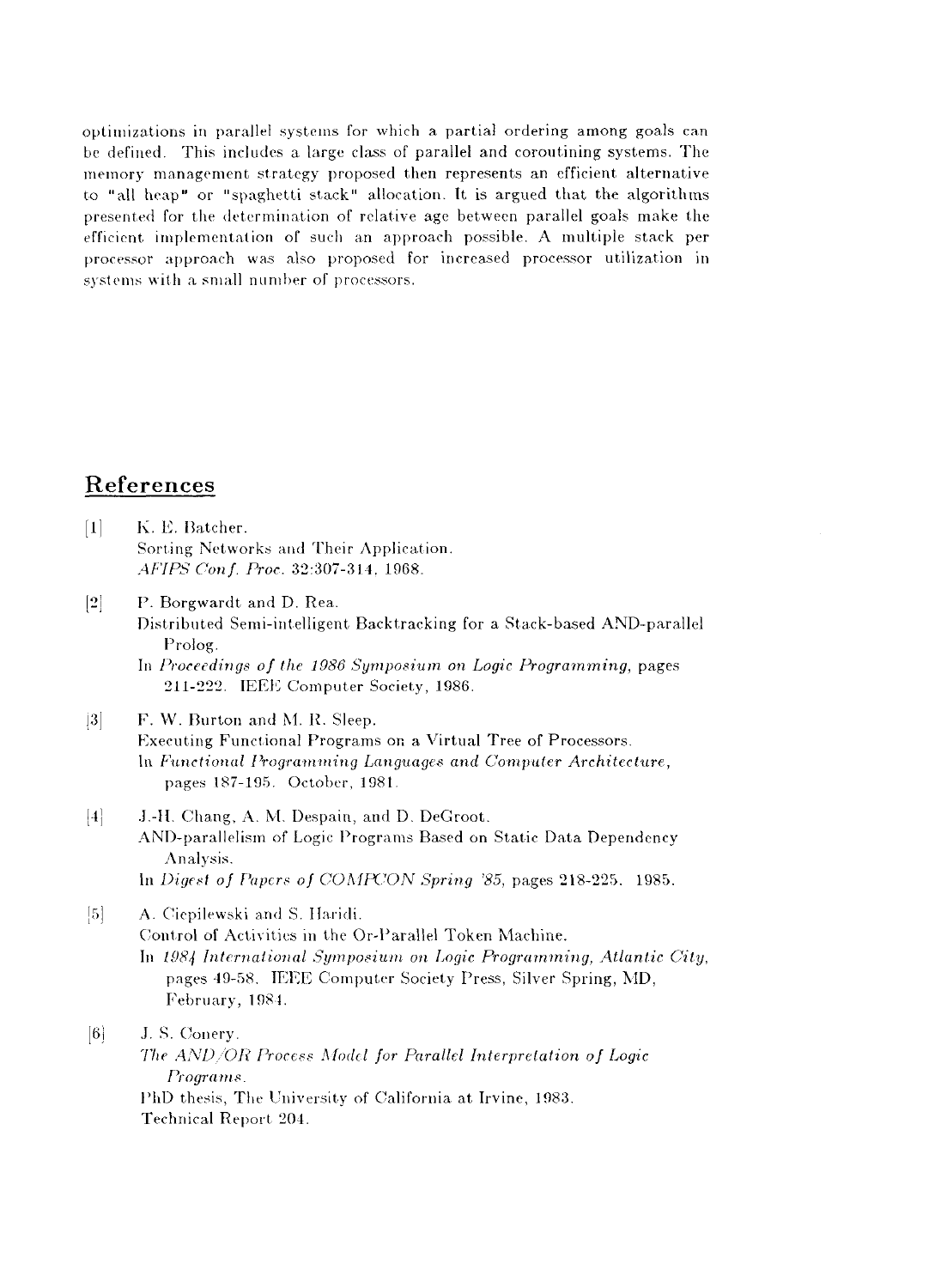- [7] Doug DeGroot. Restricted And-Parallelism. *Int'l Con}, on Fifth Generation Computer Systems* , November. 1081.
- [8] S. Gregory. *Design, Application and Implementation of a Parallel Logic Programming Language.*  PhD thesis, Imperial College of Science and Technology, 1985.
- [9] M. V. Hermenegildo.
	- An Abstract Machine for Restricted AND-parallel Execution of Logic Programs.
	- In *Proceedings of the Third International Conference on Logic Programming,* pages 25-40. Springer-Verlag, 1986.
- [10] M. V. Hermenegildo.
	- *An Abstract Machine Based Execution Model for Computer Architecture Design and Efficient Implementation of Logic Programs in Parallel.*
	- PhD thesis, Dept. of Electrical and Computer Engineering (Dept. of Computer Science TR-86-20), University of Texas at Austin, August, 1986.
- [11] M. V. Hermenegildo and R. I. Nasr. Efficient Management of Backtracking in AND-parallelism. In *Proceedings of the Third International Conference on Logic Programming,* pages 40-55. Springer-Verlag, 1986.
- [12] A. Houri and E. Shapiro. *A Sequential Abstract Atachine for Flat Concurrent Prolog.*  Technical Report CS86-20, Dept. of Computer Science, The Weizmann Institute of Science, Rehovot 76100, Israel, July, 1986.
- [13] R. M. Keller, F. C. H. Lin, and J. Tanaka. Rediflow Multiprocessing. In *Digest of Papers, Spring COMPCON '84,* pages 410-117. IEEE Computer Society, 1984.
- [14] R. A. Kowalski. Predicate Logic as a Programming Language. *Proc. IFIPS 74*, 1974.
- $[15]$  Y.-J. Lin, V. Kumar, and C. Leung. An Intelligent Backtracking Algorithm for Parallel Execution of Logic-Programs.
	- In *Proceedings of the Third International Conference* on *Logic Programming,* pages 55-69. Springer-Verlag, 1986.
- [16] R. A. Overbeek, J. Gabriel, T. Lindholm, and E. L. Lusk. *Prolog on Multiprocessors.*  Technical Report, Argonne National Laboratory, Argonne, III. 60439, 1985.